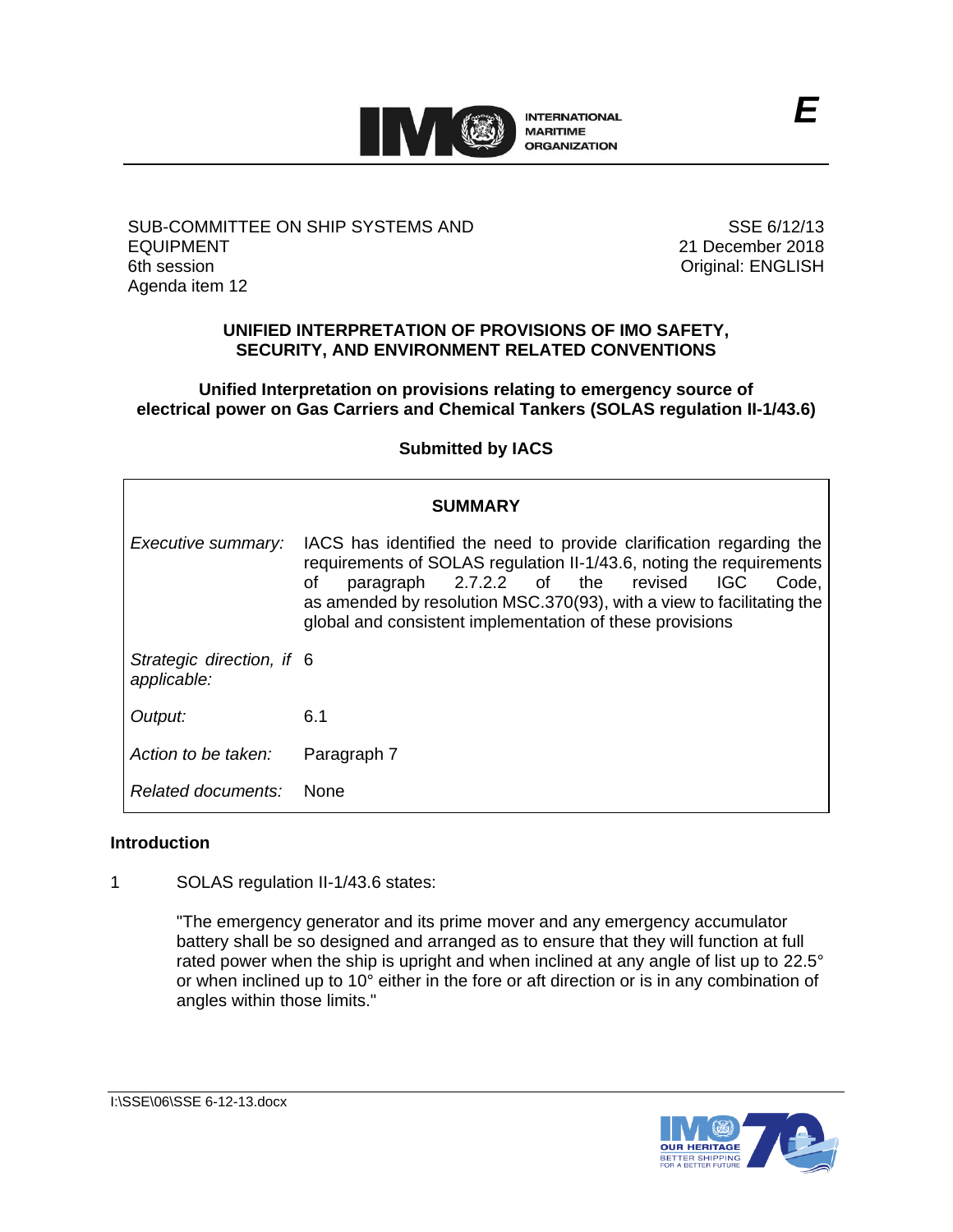# **Discussion**

2 Since 1985, IACS members have applied IACS Unified Interpretation (UI) SC6 when verifying the implementation of SOLAS regulation II-1/43.6. IACS UI SC6 requires IACS members, in addition to the provisions of SOLAS regulation II-1/43.6, to take into account, for ships to which they apply, either the requirements of:

- .1 paragraph 2.7.2.2 of the International Code for the Construction and Equipment of Ships Carrying Liquefied Gases in Bulk (IGC Code) (resolution MSC.5(48)); or
- .2 paragraph 2.9.3.2 of the International Code for the Construction and Equipment of Ships Carrying Dangerous Chemicals in Bulk (IBC Code) (resolution MSC.4(48)).

3 Both of the requirements identified in paragraphs 2.1 and 2.2 above state that the emergency generator and its prime mover and any accumulator battery function at full rated power is to be capable of operating at the prescribed angle of list and inclination at final equilibrium after flooding.

4 IACS has discussed the need to clarify the application of the above unified interpretation in the context of the revised IGC Code, as adopted by resolution MSC 370(93), in which the provisions referred to in paragraph 2.1 above, are now reproduced as paragraph 2.7.2.2.

5 IACS has consequently developed IACS UI SC290, a copy of which is provided in the annex to this document.

6 The Sub-Committee is invited to note that IACS members intend to uniformly implement UI SC290 from 1 January 2020, unless they are provided with written instructions to apply a different interpretation by the Administration on whose behalf they are authorized to act as a recognized organization.

# **Action requested of the Sub-Committee**

7 The Sub-Committee is invited to consider the foregoing and the UI, as set out in the annex, and take action, as appropriate.

\*\*\*